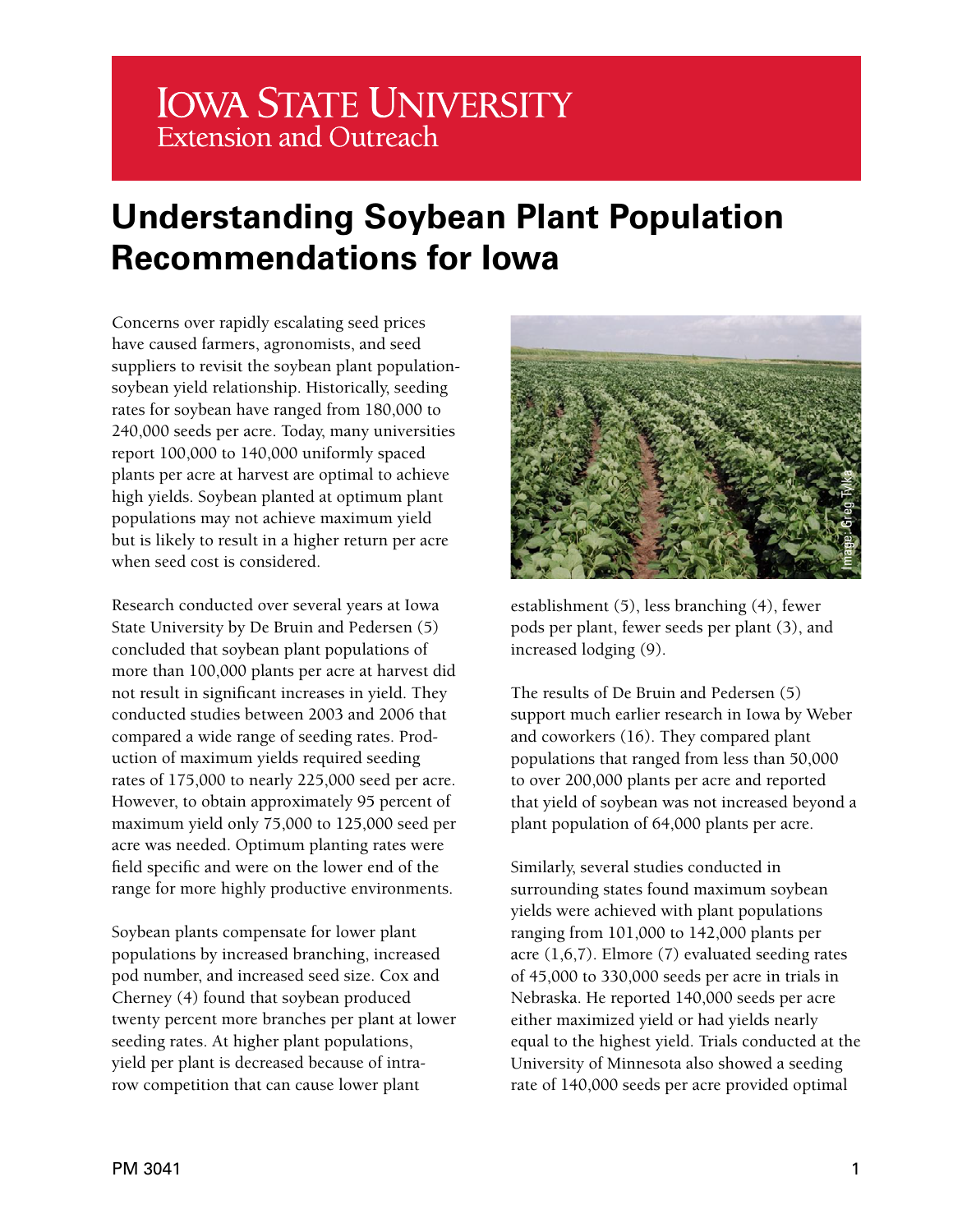yield in southern soybean growing areas of the state. Naeve (11) reported that seeding rates of 50,000 to 150,000 seeds per acre had been evaluated at five locations and no significant yield differences were found among the 75,000 to 150,000 seeds per acre planting rates.

#### **ADDITIONAL CONSIDERATIONS**

Determining the optimum plant population is one management practice that can improve soybean yield. However, there are many factors that influence yield including environment. Management practices and environment alone and in combination with each other can influence yield and change the profitability of producing soybean in Iowa. Implementing a management plan that includes optimum seeding rate and science-based best management practices will position the crop to achieve high yield within the limitations of the growing environment.

De Bruin and Pedersen (5) reported a strong linear relationship (*r=.97*) (Figure 1) between seeding rate and crop density at harvest. The difference between harvest population and seeding rate will depend upon several factors including seed quality, soil conditions after planting, temperature, moisture, soil crusting, and the use of seed applied fungicides and insecticides (14).

They evaluated seeding rates in low- and highyielding environments and concluded that low-yield locations required greater harvest populations than higher yield-potential locations, presumably because plants growing in lower-yielding environments are under more biotic and abiotic stress. Similarly, Naeve (10) reported that soybeans planted in high pH areas prone to iron deficiency chlorosis may benefit from higher seeding rates.

New technologies or inputs such as seed applied fungicides and insecticides are becoming more popular and may enable producers to use lower

seeding rates than when planting untreated seed. Iowa State University plant pathologist X.B. Yang (17) reported that seed treatments can protect seeds from infections by soilborne fungi and the treatments can be beneficial when the risk of damping-off is high. Fields with heavy soil and no-till can have a relatively high incidence of damping-off in the absence of seed fungicide treatment. He concluded that fields that had the disease in the past have a high probability of repeat infections.



Weeds compete with soybean for sunlight. Using seeding rates higher than the optimum seeding rate can improve soybean competitiveness with weeds due to more rapid canopy development (8, 13). More rapid closure of the soybean canopy also can be obtained with a reduction in row spacing (12,13,15), and selection of varieties with traits that favor rapid canopy development (2). However, Guillermo and coworkers (8) reported that weed density was not consistently affected by soybean population but that weed biomass present at soybean harvest was inversely related to soybean population.

#### **CONCLUSIONS**

Research conducted over a number of years at Iowa State University found that soybean stands beyond 100,000 to 125,000 plants per acre at